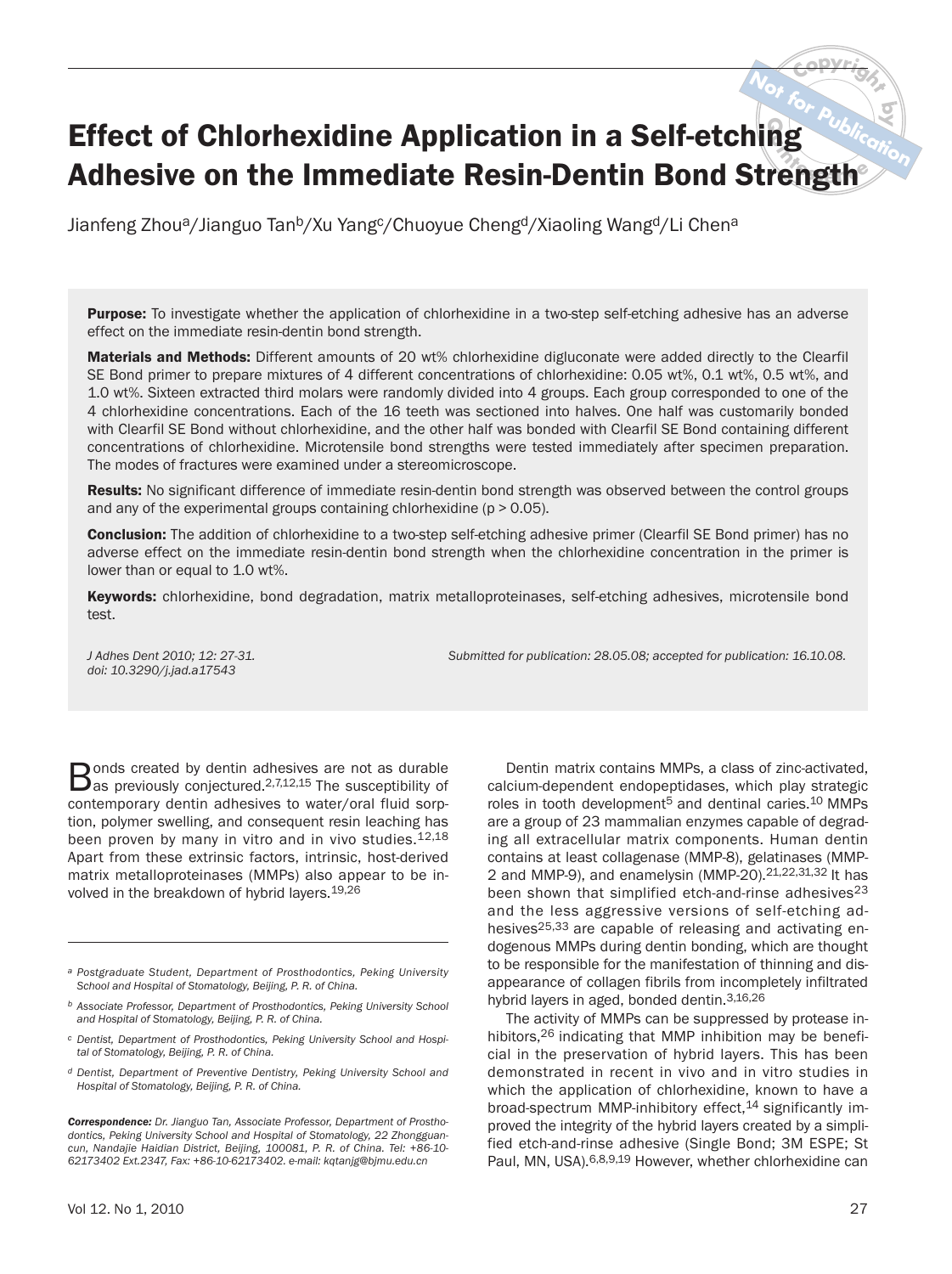be used in self-etching adhesives to preserve dentin bonds has not been reported. To confirm that chlorhexidine can be used in self-etching adhesives, the first step is to ensure that the use of chlorhexidine in self-etching adhesives does not impair the immediate bond strength of resin to dentin. The purpose of this study was to evaluate the effect of chlorhexidine application in a two-step selfetching adhesive on the immediate in vitro bond strength. The null hypothesis tested was that the use of chlorhexidine in a two-step self-etching adhesive (Clearfil SE Bond) does not impair the immediate bond strength of resin to dentin.

# MATERIALS AND METHODS

## *Preparation of a Self-etching Adhesive Primer Containing Chlorhexidine*

A two-step self-etching adhesive (Clearfil SE Bond, Kuraray; Osaka, Japan) was selected for this study. Different amounts of 20 wt% chlorhexidine digluconate were added directly to the Clearfil SE Bond primer to prepare mixtures containing 4 different concentrations of chlorhexidine: 0.05 wt%, 0.1 wt%, 0.5 wt%, and 1.0 wt%.

## *Tooth Preparation*

Sixteen unerupted, caries-free third molars were collected from patients from whom informed consent was obtained. The study protocol was reviewed and approved by the Ethics Committee for Human Studies, Peking University, Beijing, China. These molars were stored in 0.9% NaCl containing 0.02% sodium azide at 4°C for no more than one month. The 16 teeth were randomly divided into 4 groups. Each group corresponded to 1 of the following 4 concentrations of chlorhexidine: 0.05 wt%, 0.1 wt%, 0.5 wt%, and 1.0 wt%.

The occlusal enamel of each tooth was removed. Each tooth was hemisected faciolingually into halves using a slow-speed water-cooled saw equipped with a diamond-impregnated disk (Isomet 1000; Buehler; Lake Bluff, IL, USA). Each half was randomly assigned to the control group or an experimental group. The teeth were polished on a wet 600-grit silicon carbide paper by hand for 30 s to create a realistic smear layer on the surface of the occlusal mid-coronal dentin.

# *Bonding Procedures*

The control group teeth were bonded with Clearfil SE Bond without chlorhexidine, according to the manufacturer's instructions. The teeth in experimental groups were bonded with Clearfil SE Bond containing different concentrations of chlorhexidine. Five or 6 increments of resin composite (Clearfil AP-X, Kuraray; Osaka, Japan) were obliquely added to the bonded surfaces and individually light cured for 20 s using a halogen light-curing unit with an output of 700 mW/cm2. The teeth were then stored in distilled water at 37°C for a week.

#### *Microtensile Bond Testing*

The teeth were longitudinally sectioned across the bonded



**b**<br> **b** interface in sections perpendicular to the bonded surfaces<br>
with a diamond saw (Isomet 1000, Buehler), to produce a **her**), to produce a<br>
rams. Three to 4<br>
paration. These<br>
ss-shaped speciwith a diamond saw (Isomet 1000, Buehler), to produce a<br>series of 0.9 mm x 2 mm x 8 mm beams. Three to 4,<br>beams were obtained from each preparation. These series of 0.9 mm x 2 mm x 8 mm beams. Three to 4 beams were obtained from each preparation. These beams were then trimmed into hourglass-shaped specimens with a cross-sectional area of approximately 0.6 mm2. These specimens were stored in distilled water and tested after 24 h. Each specimen was individually fixed to a custom-made testing jig with a cyanoacrylate glue (Universal instant adhesive; Henkel Adhesives; Shantou, China). The specimen was then subjected to tensile loading at a crosshead speed of 1.0 mm/min until failure (Autograph DCS-5000, Shimadzu; Kyoto, Japan).

# *Debond Pathway Determination*

Both surfaces of each fractured specimen were observed under a stereomicroscope (Olympus 220670; Tokyo, Japan) at 40X magnification to record the failure modes. The fracture modes were classified as follows: (1) cohesive failures in the composite resin or adhesive resin; (2) failures in the adhesive joint; (3) cohesive failures in dentin; and (4) mixed failures.

## *Statistical Analysis*

Two-way analysis of variance (ANOVA) and post-hoc Tukey tests were used to compare the effects of the dentin treatments (control vs chlorhexidine) on bond strengths. Statistical significance was pre-set at  $\alpha$  = 0.05. The statistical unit was beams, not teeth.

# RESULTS

#### *Microtensile Bond Strengths*

From a total of 126 specimens, only 2 specimens failed during the pre-test phase, and they were statistically treated as missing data. The means and standard deviations of the microtensile bond strengths (μTBS) are summarized in Table 1. None of the experimental groups with different chlorhexidine concentrations showed a significant difference to the control group in terms of the immediate bond strength ( $p > 0.05$ ). The mean  $\mu$ TBS of the control group was 68.08 MPa and that of the experimental group was 68.60 MPa.

# *Distribution of the Failure Mode*

Table 2 summarizes the distribution of the failure modes. Cohesive failures in the composite resin or adhesive resin were the most common fracture pattern observed in both the control and experimental groups, followed by cohesive failures in the dentin and mixed failures. There were few adhesive joint failures. All mixed failures were the combination of cohesive failures in resin and failures in the adhesive joint.

# **DISCUSSION**

No difference was observed between the control and experimental groups with regard to the immediate bond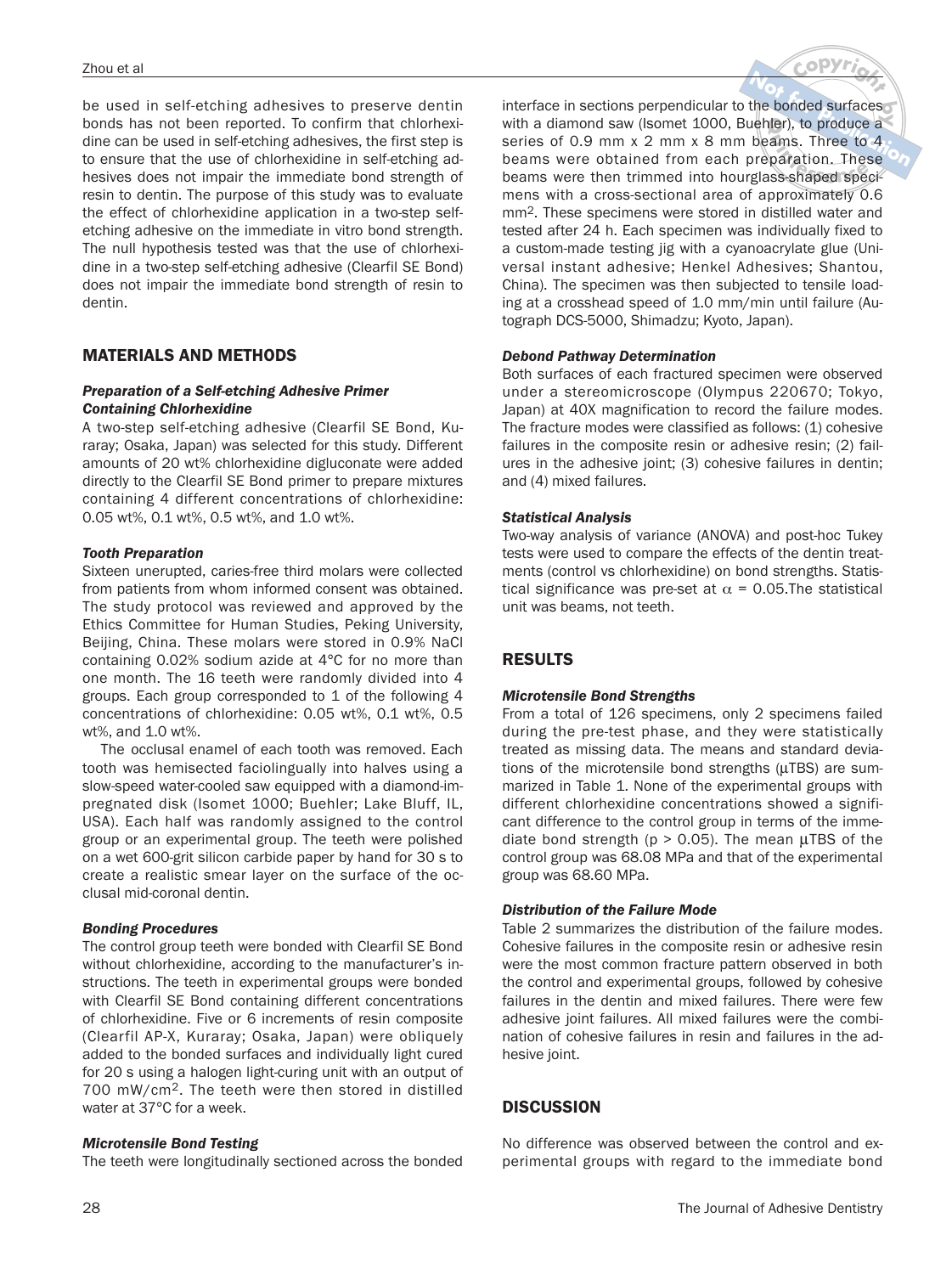#### Table 1 Immediate in vitro microtensile bond strengths (MPa)

| Control/experimental group | Concentration of<br>chlorhexidine | Sample size<br>(n) | $\mu$ TBS (SD) | Messence |
|----------------------------|-----------------------------------|--------------------|----------------|----------|
|                            |                                   |                    |                |          |
| Control                    | $\Omega$                          | 15                 | 66.49 (8.98)   |          |
| Chlorhexidine              | 0.05%                             | 16                 | 64.75 (9.46)   |          |
| Control                    | $\Omega$                          | 15                 | 70.62 (11.83)  |          |
| Chlorhexidine              | 0.10%                             | 15                 | 69.81(15.41)   |          |
| Control                    | $\Omega$                          | 15                 | 69.75(3.71)    |          |
| Chlorhexidine              | 0.50%                             | 16                 | 70.97(3.16)    |          |
| Control                    | $\Omega$                          | 16                 | 65.60 (12.71)  |          |
| Chlorhexidine              | 1.00%                             | 16                 | 68.96 (14.38)  |          |
| Total                      | control                           | 61                 | 68.08 (12.02)  |          |
|                            | chlorhexidine                     | 63                 | 68.60 (13.02)  |          |

#### Table 2 Distribution of failure modes

| control              | /experimental group   |                                                                  | Failure mode                      |                                |                |
|----------------------|-----------------------|------------------------------------------------------------------|-----------------------------------|--------------------------------|----------------|
|                      |                       | Cohesive failures<br>in the composite resin<br>or adhesive resin | Failures in the<br>adhesive joint | Cohesive failures<br>in dentin | Mixed failures |
| Control              |                       | 12/15                                                            | 0/15                              | 1/15                           | 2/15           |
|                      | chlorhexidine (0.05%) | 13/16                                                            | 0/16                              | 1/16                           | 2/16           |
| Control              |                       | 14/15                                                            | 0/15                              | 1/15                           | 0/15           |
| chlorhexidine (0.1%) |                       | 10/15                                                            | 0/15                              | 4/15                           | 1/15           |
| Control              |                       | 12/15                                                            | 0/15                              | 1/15                           | 2/15           |
|                      | chlorhexidine (0.5%)  | 14/17                                                            | 1/17                              | 2/17                           | 0/17           |
| Control              |                       | 10/16                                                            | 1/16                              | 2/16                           | 3/16           |
|                      | chlorhexidine (1.0%)  | 10/16                                                            | 1/16                              | 3/16                           | 2/16           |
| Total                | Control               | 48/61                                                            | 1/61                              | 5/61                           | 7/61           |
|                      | Chlorhexidine         | 47/64                                                            | 2/64                              | 10/64                          | 5/64           |

strength of resin to dentin. Therefore, we can conclude that the addition of chlorhexidine to Clearfil SE Bond primer has no adverse effect on the immediate bond strength of resin to dentin when the concentration of chlorhexidine in the adhesive primer is lower than or equal to 1.0 wt%.

Chlorhexidine has been widely used as an antimicrobial agent, eg, as a cavity disinfectant before the placement of restorations. Previous studies have demonstrated that as a cavity disinfectant, chlorhexidine application before or after acid etching has no adverse effects on immediate bond strength of etch-and-rinse adhesives.11,13,27,28,30 Recent studies have also examined the use of chlorhexidine after acid etching as an MMP inhibitor to preserve dentin hybrid layers, demonstrating initial bond strengths comparable with those of the controls.8 However, the direct addition of chlorhexidine in self-etching adhesive primers as an MMP inhibitor has not been reported previously. Analysis of the present data indicates that chlorhexidine application in a two-step self-etching adhesive (Clearfil SE Bond) has no negative effect on the bond strength of resin to dentin. Nevertheless, in this study, we only applied chlorhexidine in Clearfil SE Bond. We have to point out that chlorhexidine may not be beneficial to all two-step self-etching adhesives because the chemistry varies for each adhesive.

It has been reported that even at very low concentrations, chlorhexidine possesses desirable MMP-inhibitory properties. Chlorhexidine at concentrations as low as 0.03% can completely inhibit MMP-2 and MMP-9 gelatinase activity.<sup>14</sup> Therefore, we selected a chlorhexidine concentration of 0.05% as one of the test chlorhexidine

**<sup>C</sup>opyrigh<sup>t</sup>** Zhou et al

**Not**

**<sup>N</sup>o<sup>t</sup> <sup>r</sup> <sup>o</sup>f**

 **Publication**

**by**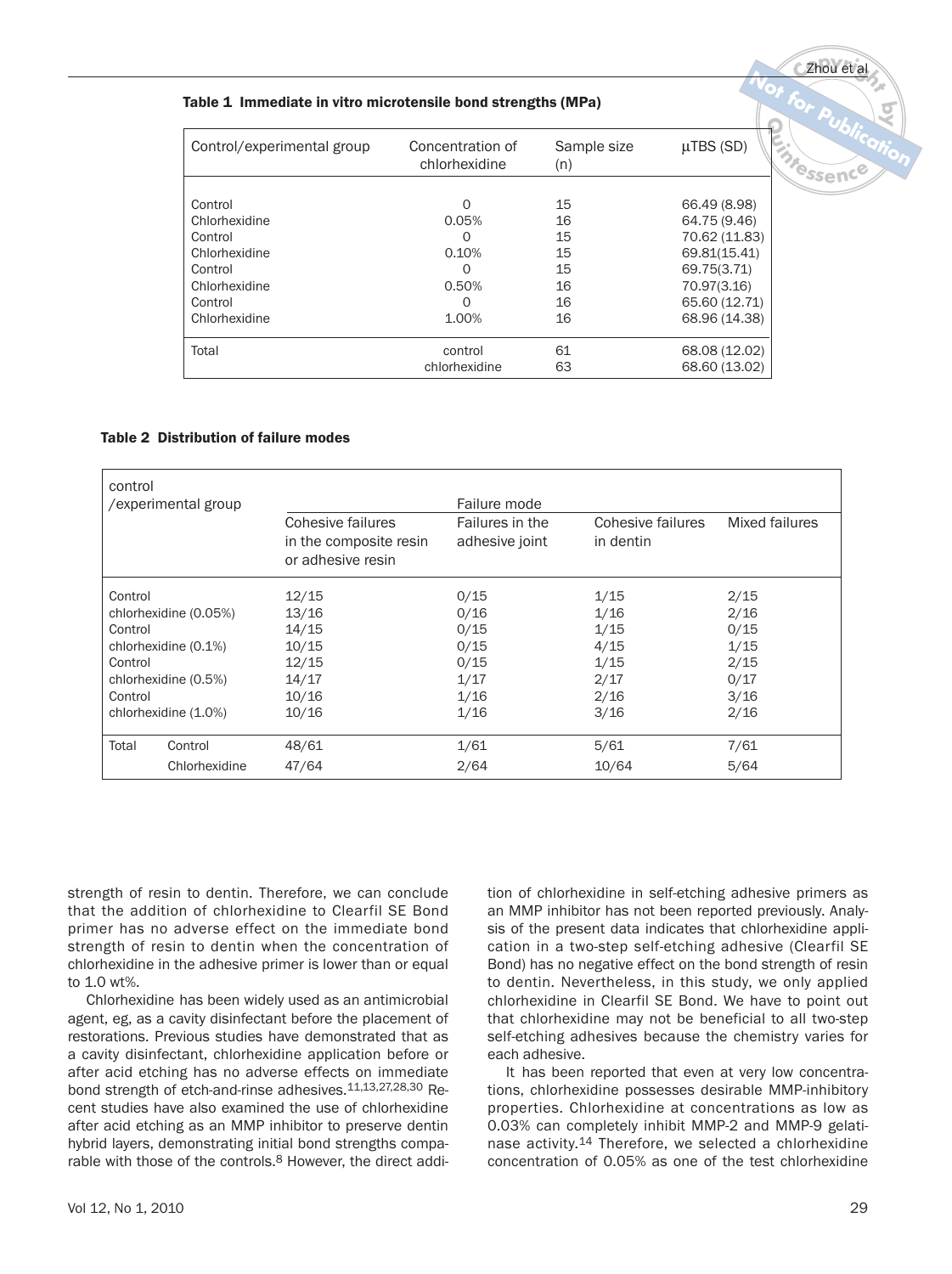concentrations. To determine the optimum concentration of chlorhexidine in the Clearfil SE Bond primer that can effectively preserve the dentin hybrid layers and have the least adverse effect on the immediate bond strength, chlorhexidine in concentrations of 0.05%, 0.1%, 0.5%, and 1.0% were tested. However, chlorhexidine has no negative effect on immediate bond strength, even at a concentration as high as 1.0%. Since very low concentrations of chlorhexidine can inhibit MMPs effectively, testing higher concentrations of chlorhexidine is not required.

In recent studies in which chlorhexidine was used as an MMP inhibitor in etch-and-rinse adhesives, 2% chlorhexidine solution was applied after acid etching. Excess chlorhexidine was blot dried or removed with absorbent papers prior to the application of adhesive and resin composite.6,8,9,19 It is true that chlorhexidine can inactivate MMPs when applied after acid etching; however, the application of etch-and-rinse adhesives might subsequently further activate the MMPs to some degree. This may occur because etch-and-rinse adhesives have low acidity, which can further demineralize dentin and activate MMPs by "acid-activation" mechanism.34 Nevertheless, in our present study, chlorhexidine was added directly to the selfetching adhesive primer. When the acidic monomers in the self-etching adhesives demineralize dentin and activate MMPs, chlorhexidine can simultaneously inactivate MMPs until the adhesive is light cured. Therefore, we hypothesize that the use of chlorhexidine in self-etching adhesives applied in this manner might result in the better preservation of dentin hybrid layers than the use of 2% chlorhexidine solution in etch-and-rinse adhesives, which is applied after acid-etching. However, it is possible that chlorhexidine could also be incorporated directly in the two-step etch-and-rinse adhesives, which might bring the same benefits. Additionally, chlorhexidine might also be incorporated in the primer of three-step etch-and-rinse adhesives to preserve dentin bonding. All these hypotheses have to be tested in further studies.

The ability of μTBS methods to produce fractures in the adhesive joint has been described as a distinct advantage over traditional strength-based testing methods by previous investigators.24,29,35 However, studies to date have shown that the μTBS testing method was unable to consistently produce joint failures in the short-term storage group, especially when the bond strength was high.4,20 As the adhesive joint deteriorates over time, the bond strength decreases, and the rate of failures in the adhesive joint becomes higher. Therefore, long-term μTBS data may more closely represent the strength of the adhesive joint, whereas short-term data may represent the strength of the substrate.1,4,17 Failure analysis of our present study, which showed predominant failure in the composite resin or adhesive resin, was in agreement with these previous studies. This was possibly because of the high immediate bond strengths obtained in our present study, which on average were higher than 68 MPa.

Although the application of chlorhexidine in Clearfil SE Bond has no adverse effect on the immediate bond strength, as is shown in our present study, there are three main outcomes possible when chlorhexidine is added into

**<sup>C</sup>opyrigh<sup>t</sup> Clearfil SE Bond primer. First, chlorhexidine does not react<br>with any components of the Clearfil SE Bond primer keep**would help<br> **v**idine does<br>
ond primer, **k** cond primer, kee<br>**p** is and would he<br>**i** SE Bond prime **NotThe Station SE Bond primers in St, embrinkness does not leads**<br>
with any components of the Clearfil SE Bond primer, keeping<br>
preserve the dentin bond. Second, chlorhexidine does with any components of the Clearfil SE Bond primer, keeping its inhibitory activity against MMPs, and would help react with some components of Clearfil SE Bond primer, but its inhibitory activity against MMPs is not impaired, and it would preserve the dentin bond as well. Third, chlorhexidine reacts with some components of Clearfil SE Bond primer and at the same time, its inhibitory activity against MMPs is impaired. Although it has no negative effect on bond strength because of its very low concentrations, it would not preserve dentin bond as expected.

For the successful application of chlorhexidine in selfetching adhesives to preserve dentin bond, further studies have to be conducted to confirm that: 1. when added into self-etching adhesive primer, chlorhexidine still maintains its inhibitory activity against MMPs; 2. the hybrid layers obtained by using self-etching adhesives containing chlorhexidine exhibit normal structural integrity of the collagen network after a period of aging; 3. when chlorhexidine is used in self-etching adhesives, a significantly lower reduction in bond strength is observed over a period of aging.

## CONCLUSIONS

Within the limitations of this study, the conclusion can be drawn that added directly to a two-step self-etching adhesive primer (Clearfil SE Bond primer), chlorhexidine has no adverse effect on the immediate resin-dentin bond strength when the chlorhexidine concentration in the adhesive primer is lower than or equal to 1.0 wt%. The null hypothesis advanced in this study was accepted.

### ACKNOWLEDGMENTS

The authors are grateful to Kuraray for the generous donation of Clearfil SE Bond. We are also grateful to Mr Zhihui Sun and Mr Wei Bai (Department of Dental Materials, Peking University School and Hospital of Stomatology, Beijing, P. R. of China) for their assistance in the microtensile bond test.

# REFERENCES

- 1. Armstrong SR, Keller JC, Boyer DB. Mode of failure in the dentin-adhesive resin-resin composite bonded joint as determined by strength-based (μTBS) and fracture-based (CNSB) mechanical testing. Dent Mater 2001; 17:201-210.
- 2. Armstrong SR, Keller JC, Boyer DB. The influence of water storage and Cfactor on the dentin-resin composite microtensile bond strength and debond pathway utilizing a filled and unfilled adhesive resin. Dent Mater 2001;17:268-276.
- 3. Armstrong SR, Vargas MA, Chung I, Pashley DH, Campbell JA, Laffoon JE, Qian F. Resin-dentin interfacial ultrastructure and microtensile dentin bond strength after five-year water storage. Oper Dent 2004;29:705-712.
- 4. Armstrong SR, Vargas MA, Fang Q, Laffoon JE. Microtensile bond strength of a total-etch 3-step, total-etch 2-step, self-etch 2-step, and a self-etch 1 step dentin bonding system through 15-month water storage. J Adhes Dent 2003;5:47-56.
- 5. Bourd-Boittin K, Fridman R, Fanchon S, Septier D, Goldberg M, Menashi S. Matrix metalloproteinases inhibition impairs the processing, formation and mineralization of dental tissues during mouse molar development. Exp Cell Res 2005;304:493-505.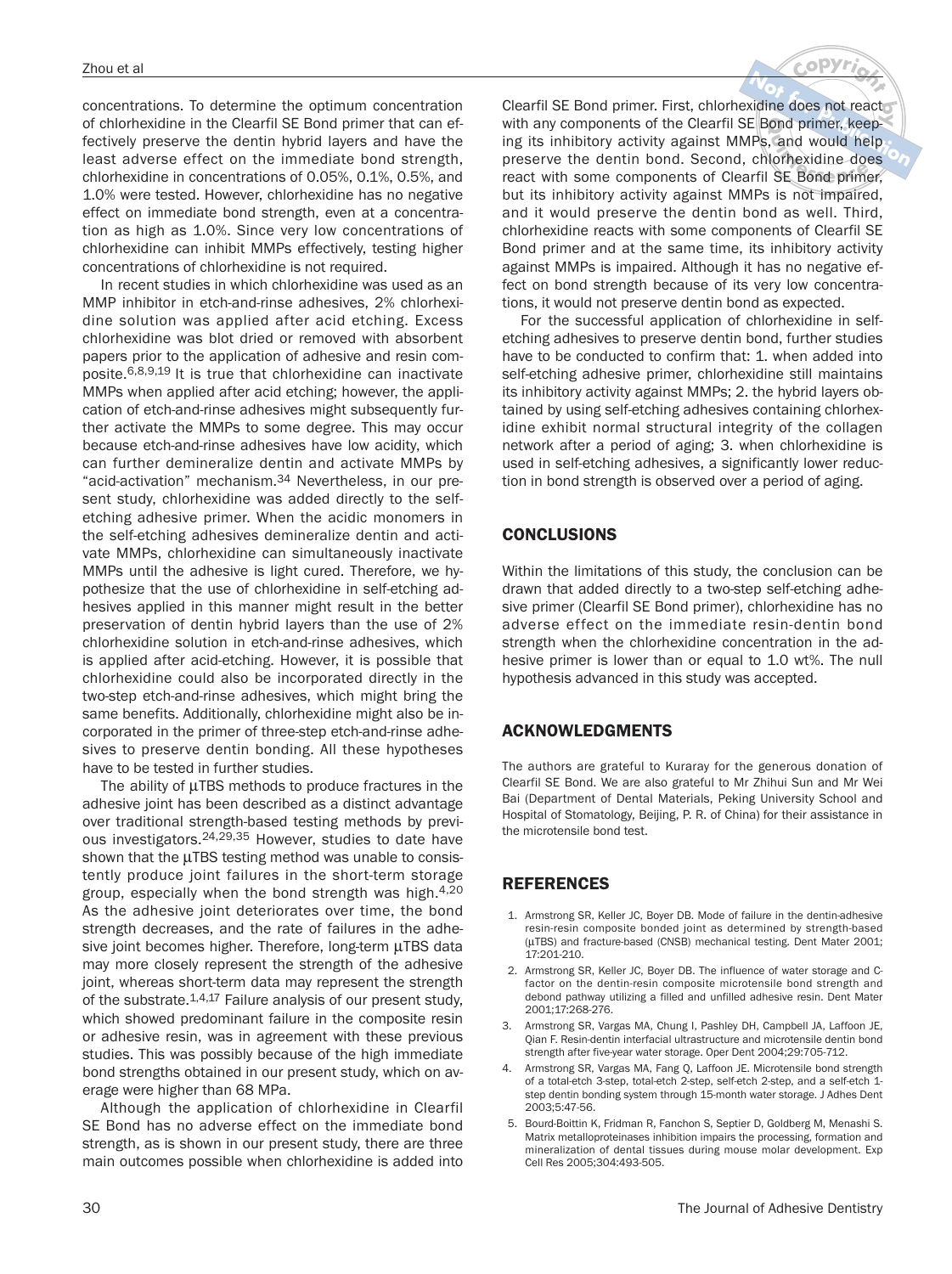# **<sup>C</sup>opyrigh<sup>t</sup>** Zhou et al

- 6. Brackett WW, Tay FR, Brackett MG, Dib A, Sword RJ, Pashley DH. The effect of chlorhexidine on dentin hybrid layers in vivo. Oper Dent 2007;32:107- 111.
- Burrow MF, Satoh M, Tagami J. Dentin bond durability after three years using a dentin bonding agent with and without priming. Dent Mater 1996;12:302-307.
- 8. Carrilho MR, Carvalho RM, de Goes MF, di-Hipolito V, Geraldeli S, Tay FR, Pashley DH, Tjäderhane L. Chlorhexidine Preserves Dentin Bond in vitro. J Dent Res 2007;86:90-94.
- 9. Carrilho MR, Geraldeli S, Tay F, de-Goes MF, Carvalho RM, Tjäderhane L, Reis AF, Hebling J, Mazzoni A, Breschi L, Pashley D. In vivo preservation of the hybrid layer by chlorhexidine. J Dent Res 2007;86:529-533.
- 10. Chaussain-Miller C, Fioretti F, Goldberg M, Menashi S. The role of matrix metalloproteinases(MMPs) in human caries. J Dent Res 2006;85:22-32.
- 11. De Castro FL, de Andrade MF, Duarte Junior SL, Vaz LG, Ahid FJ. Effect of 2% chlorhexidine on microtensile bond strength of composite to dentin. J Adhes Dent 2003;5:129-138.
- 12. De Munck J, Van Meerbeek B, Yoshida Y, Inoue S, Vargas M, Suzuki K, Lambrechts P, Vanherle G. Four-year water degradation of total-etch adhesives bonded to dentin. J Dent Res 2003;82:136-140.
- 13. el-Housseiny AA, Jamjoum H. The effect of caries detector dyes and a cavity cleansing agent on composite resin bonding to enamel and dentin. J Clin Pediatr Dent 2000;25:57-63.
- 14. Gendron R, Grenier D, Sorsa T, Mayrand D. Inhibition of the activities of matrix metalloproteinases 2, 8, and 9 by chlorhexidine. Clin Diagn Lab Immunol 1999;6:437-439.
- 15. Gwinnett AJ, Yu S. Effect of long-term water storage on dentin bonding. Am J Dent 1995;8:109-111.
- 16. Hashimoto M, Ohno H, Sano H, Kaga M, Oguchi H. In vitro degradation of resin-dentin bonds analyzed by microtensile bond test, scanning and transmission electron microscopy. Biomaterials 2003;24:3795-3803.
- 17. Hashimoto M, Ohno H, Sano H, Kaga M, Sano H, Endo K. Oguchi H. The extent to which resin can infiltrate dentin by acetone-based adhesives. J Dent Res 2002;81:74-78.
- 18. Hashimoto M, Tay FR, Ohno H, Sano H, Kaga M, Yiu C, Kumagal H, Kudou Y, Kubou M, Oguchl H. SEM and TEM analysis of water degradation of human dentinal collagen. J Biomed Mater Res Part B: Appl Biomater 2003;66B:287-298.
- 19. Hebling J, Pashley DH, Tjäderhane L, Tay FR. Chlorhexidine arrests subclinical breakdown of dentin hybrid layers in vivo. J Dent Res 2005;84: 741–746.
- 20. Leloup G, D'Hoore W, Bouter D, Degrange M, Vreven J. Me-ta-analytical review of factors involved in dentin adherence. J Dent Res 2001;80:1605- 1614.
- 21. Martin-De Las Herasa S, Valenzuelaa A, Overall CM. The matrix metalloproteinase gelatinase A in human dentine. Arch Oral Biol 2000;45:757-765.
- 22. Mazzoni A, Mannello F, Tay FR, Tonti GA, Papa S, Mazzotti G, Di Lenarda R, Pashley DH, Breschi L. Zymographic analysis and characterization of MMP-2 and -9 forms in human sound dentin. J Dent Res 2007;86:436-440.
- 23. Mazzoni A, Pashley DH, Nishitani Y, Breschi L, Mannello F, Tjäderhane L, Toledano M, Pashley EL, Tay FR. Reactivation of inactivated endogenous proteolytic activities in phosphoric acid-etched dentine by etch-and-rinse adhesives. Biomaterials 2006;27:4470-4476.
- **by Not for**24. Nakajima M, Sano H, Burrow MF, Tagami J, Yoshiyama M, Ebisu S, Ciucchi **B, Russell CM, Pashley DH. Tensile bond strength and SEM evaluation of caries-affected dentin using dentin adhesives. J Dent Res 1995;74:1679-1688.<br>
Nishitani Y, Yoshiyama M, Wadgaonkar B, Breschi L, Mannello F, Mazzoni** caries-affected dentin using dentin adhesives. J Dent Res 1995;74:1679- 1688.
- **K Res** 1995;74:1679-<br>
Mannello F, Mazzoni<br>
Activation of gelati-<br>
adhesives. Eur J Oral 25. Nishitani Y, Yoshiyama M, Wadgaonkar B, Breschi L, Mannello F, Mazzoni A, Carvalho RM, Tjäderhane L, Tay FR, Pashley DH. Activation of gelatinolytic/collagenolytic activity in dentin by self-etching adhesives. Eur J Oral Sci 2006;114:160-166.
- 26. Pashley DH, Tay FR, Yiu C, Hashimoto M, Breschi L,Carvalho RM, Ito S. Collagen degradation by host-derived enzymes during aging. J Dent Res 2004;83:216-221.
- 27. Perdigão J, Denehy GE, Swift EJ Jr. Effects of chlorhexidine on dentin surfaces and shear bond strengths. Am J Dent 1994;7:81-84.
- 28. Pilo R, Cardash HS, Oz-Ari B, Ben-Amar A. Effect of preliminary treatment of the dentin surface on the shear bond strength of resin composite to dentin. Oper Dent 2001;26:569-575.
- 29. Sano H, Shono T, Sonoda H, Takatsu T, Ciucchi B, Carvalho R, Pashley DH. Relationship between surface area for adhesion and tensile bond strength: evaluation of a micro-tensile bond test. Dent Mater 1994;10:236-240.
- 30. Say EC, Koray F, Tarim B, Soyman M, Gulmez T. In vitro effect of cavity disinfectants on the bond strength of dentin bonding systems. Quintessence Int 2004;35:56-60.
- 31. Sulkala M, Larmas M, Sorsa T, Salo T, Tjäderhane L. The localization of matrix metalloproteinase-20 (MMP-20, enamelysin) in mature human teeth. J Dent Res 2002;81:603-608.
- 32. Sulkala M, Tervahartiala T, Sorsa T, Larmas M, Salo T, Tjäderhane L. Matrix metalloproteinase-8 (MMP-8) is the major collagenase in human dentin. Arch Oral Biol 2007;52:121-127.
- 33. Tay FR, Pashley DH, lousbine RJ, Weller RN, Monticelli F, Osorio R. Selfetching adhesives increase collagenolytic activity in radicular dentin. J Endod 2006;32:862-868.
- 34. Tjäderhane L, Larjava H, Sorsa T, Uittol VJ, Larmas M, Salol T. The activation and function of host matrix metalloproteinases in dentin matrix breakdown in caries lesions. J Dent Res 1998;77:1622-1629.
- 35. Yoshiyama M, Carvalho R, Sano H, Horner JA, Brewer PD, Pashley DH. Regional bond strengths of resins to human root dentine. J Dent 1996; 24:435-442.

**Clinical relevance:** This study proved that the use of chlorhexidine in a two-step self-etching adhesive (Clearfil SE Bond) does not impair the immediate resindentin bond strength. Further studies have to be performed to confirm the successful use of chlorhexidine in self-etching adhesives to preserve the dentin bond.